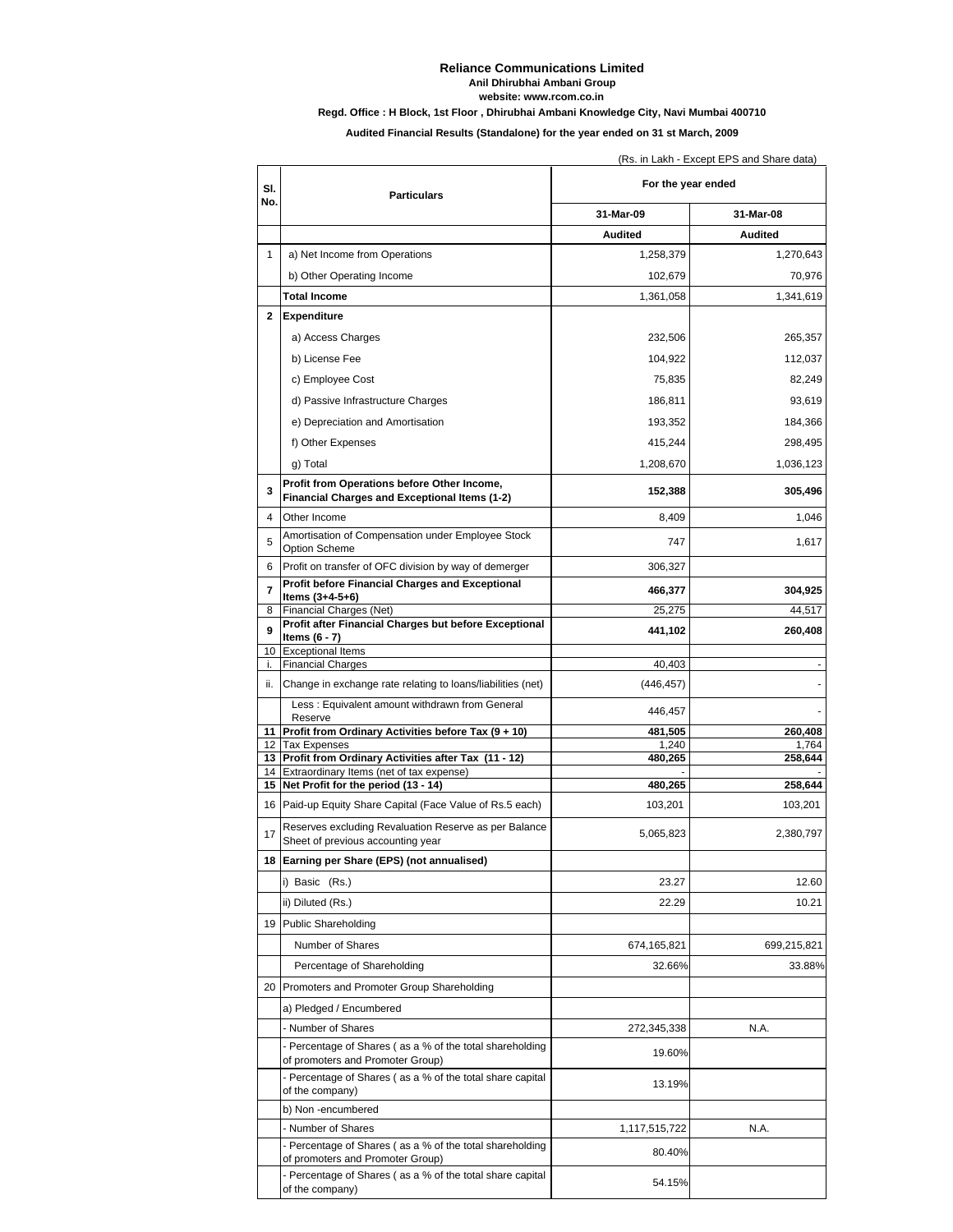| Segment wise Revenue, Results and Capital Employed |  |  |
|----------------------------------------------------|--|--|
|----------------------------------------------------|--|--|

(Rs. in Lakh - Except EPS and Share data)

| SI.<br>No. | <b>Particulars</b>                                                              | For the year ended |                |
|------------|---------------------------------------------------------------------------------|--------------------|----------------|
|            |                                                                                 | 31-Mar-09          | 31-Mar-08      |
|            |                                                                                 | <b>Audited</b>     | <b>Audited</b> |
| 21         | <b>Segment Revenue</b>                                                          |                    |                |
|            | a) Wireless                                                                     | 1,058,970          | 1,085,553      |
|            | b) Global                                                                       | 417,958            | 391,770        |
|            | c) Broadband                                                                    | 166,131            | 116,522        |
|            | d) Others / Unallocated                                                         | 8,409              | 1,047          |
|            |                                                                                 |                    |                |
|            | Total                                                                           | 1,651,468          | 1,594,892      |
|            | Less: Inter segment revenue                                                     | (282,001)          | (252, 227)     |
|            | <b>Net Income from Operations</b>                                               | 1,369,467          | 1,342,665      |
|            |                                                                                 |                    |                |
|            | 22 Segment Results                                                              |                    |                |
|            | Profit / (Loss) before Tax and Financial Charges from<br>each segment           |                    |                |
|            | a) Wireless                                                                     | 93,239             | 195,932        |
|            | b) Global                                                                       | 51,304             | 91,598         |
|            | c) Broadband                                                                    | 50,623             | 18,156         |
|            | d) Others / Unallocated                                                         | (34, 370)          | 856            |
|            | <b>Total</b>                                                                    | 160,797            | 306,542        |
|            | Less: Amortisation of Compensation under Employee<br><b>Stock Option Scheme</b> | 747                | 1,617          |
|            | Less: Financial Charges (Net)                                                   | 25,275             | 44,517         |
|            | Add: Profit on transfer of OFC division by way of<br>demerger                   | 306,327            | 260,408        |
|            | Add: Exceptional Items - Financial charges                                      | 40,403             |                |
|            | <b>Total Profit before Tax</b>                                                  | 481,505            | 260,408        |
|            |                                                                                 |                    |                |
| 23         | <b>Capital Employed</b><br>(Segment assets - Segment liabilities)               |                    |                |
|            | a) Wireless                                                                     | 2,977,867          | 1,456,822      |
|            | b) Global                                                                       | 205,056            | 264,822        |
|            | c) Broadband                                                                    | 301,870            | 278,912        |
|            | d) Others / Unallocated                                                         | 4,774,597          | 2,512,086      |
|            | <b>Total</b>                                                                    | 8,259,390          | 4,512,642      |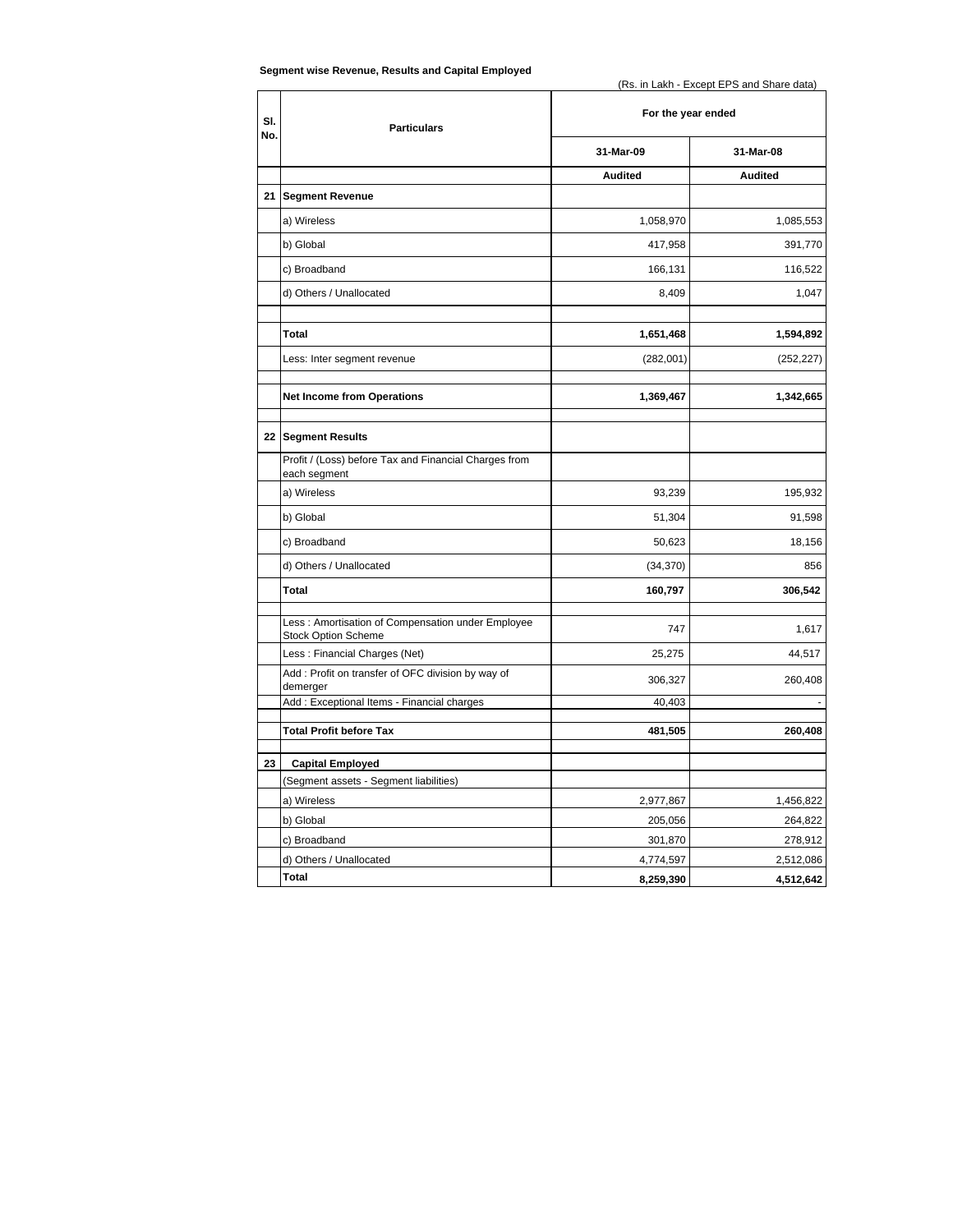## **NOTES**

- 1. Figures of the previous period have been regrouped and reclassified, wherever required.
- 2. On account of various factors including, in particular, an amendment to Schedule VI of the Companies Act, 1956 ("the Act") withdrawing the requirement to adjust changes in the amounts of liability relating to Loans and Liabilities in foreign currency attributable to Fixed Assets acquired by the Company in the cost of the said Fixed Assets, the Company has decided after the end of the Financial Year 2008 - 09 and after the approval of the Unaudited Financial Results for the quarter and the year ending on 31st March, 2009 that it would be more appropriate to account for the changes in the amounts of liabilities, consequent to changes in foreign exchange rates, as part of the profit or loss of the Company for the year in which the changes take place without adjusting the amount of the change in the cost of fixed assets.

The accounting policy now adopted by the Company is in line with the Accounting Standard ("AS") 11, "The Effect of Changes in Foreign Exchange Rates" as also in line with the accounting policy adopted by the Company in the Previous year ending 31st March, 2008 and the accounting policy followed by the Company for similar changes relating to liabilities expressed in foreign exchange other than those relating to fixed assets.

Accordingly, in respect of the year ending on 31st March, 2009, Rs. 4,608.39 crore being the foreign exchange difference relating to such loans/ liabilities, which were earlier adjusted in the cost of fixed assets, have now been charged to the Profit and Loss Account and net foreign exchange gain of Rs. 143.82 crore was reversed. Net amount of Rs. 4,464.57 crore has been withdrawn from the General Reserve of the Company in accordance with the terms of the Scheme of Arrangement between the Company and Reliance Infratel Limited approved by the Mumbai High Court on 18th July, 2009, as referred in Note 4 (ii) below, and consequently, there is no impact vis-à-vis profits of the year ended 31st March, 2009 of such charge except for consequential effects relating to Depreciation, etc. which have been appropriately dealt with.

 Further to the above, during the year loss of Rs. 139.03 crore arising out of marking related Derivative Contracts to market has also been recognized in the Profit and Loss Account, in compliance with the announcement dated 29th March, 2008 by ICAI regarding Accounting for Derivatives. The net gain of Rs. 119.57 crore including gain on account of conversion of overseas bank balances amounting to Rs. 32.76 crore is reflected in "Financial Charges (net)"as the effect of Foreign Currency Exchange Fluctuation.

- 3. During the year, the Company has bought back and cancelled 350 nos. of 5 Year, 4.95%, FCCBs of the Face Value of USD 1,00,000 each, as per approval of the Reserve Bank of India, at a discount to the Face Value. This has resulted in a saving of Rs. 79.61 crore which has been reflected as part of Other Income. Consequent upon such buy back and cancellation, the Company's obligations to convert the said Bonds into Shares, if so claimed by the Bond Holders and/ or to redeem the same in foreign currency, has come to an end vis-à-vis the cancelled Bonds.
- 4(i) Pursuant to the Scheme of Amalgamation ("the Scheme") under Section 391 to 394 of the Companies Act, 1956 sanctioned by the Honourable High Court of Bombay vide Order dated 3rd July, 2009 and filed with the Registrar of Companies (RoC) on 13th July, 2009, Reliance Gateway Net Limited ("RGNL"), a Wholly Owned Subsidiary of the Company, engaged in telecommunication allied activities and as a holding company for all the offshore Investments of the Company, has been amalgamated into the Company with effect from the Appointed Date as 31st March, 2009. Upon the Scheme becoming effective, all the assets and liabilities as